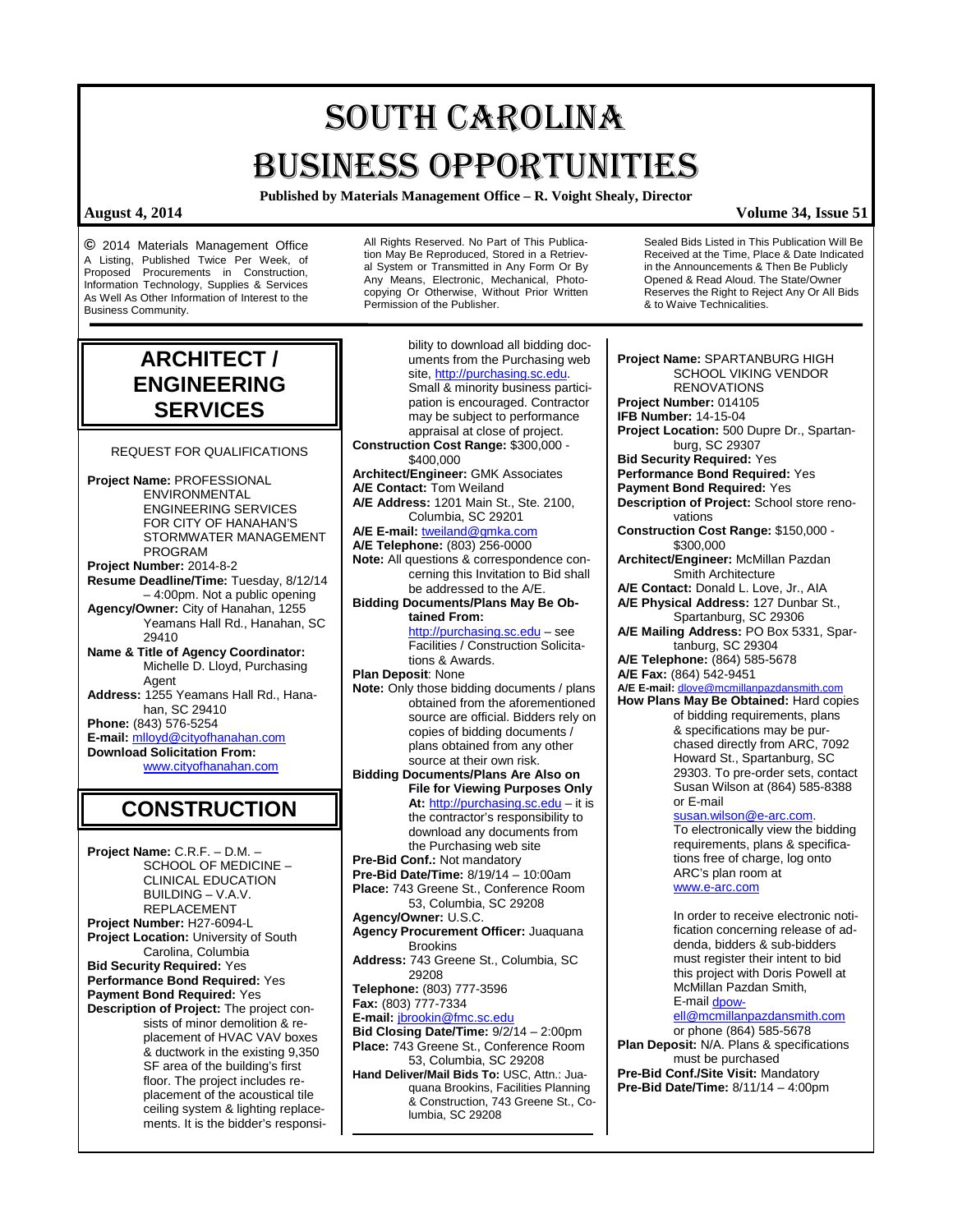**Place:** Spartanburg High School, 500 Dupre Dr., Spartanburg, SC 29307 **Agency/Owner:** Spartanburg School District Seven **Agency Coordinator:** Terry Gilmer **Address:** 717 Union St., Spartanburg, SC 29306 **Telephone:** (864) 594-4500 **E-mail:** [tgilmer@spart7.org](mailto:tgilmer@spart7.org) **Bid Closing Date/Time:** 8/28/14 – 3:30pm **Place:** 610 Dupre Dr., Spartanburg, SC 29307 **Hand Deliver/Mail Bids To:** Spartanburg School District Seven, Attn.: John Paul, 610 Dupre Dr., Spartanburg, SC 29307 **Project Name:** ROOF REPAIRS FOR CHEROKEE COUNTY LAW ENFORCEMENT CENTER **Project Number:** 013450.F01 **Project Location:** Gaffney, SC **Bid Security Required:** Yes **Performance Bond Required:** Yes **Payment Bond Required:** Yes **Description of Project:** Roof repairs to the Cherokee County Law Enforcement Center **Architect/Engineer:** McMillan Pazdan Smith Architecture **A/E Contact:** Sal Napolitano, AIA **A/E Physical Address:** 127 Dunbar St., Spartanburg, SC 29306 **A/E Mailing Address:** PO Box 5331, Spartanburg, SC 29304 **A/E Telephone:** (864) 585-5678 **A/E Fax:** (864) 542-9451 A/E E-mail: **[snapoli](mailto:snapolitano@mcmillanpazdansmith.com)**[tano@mcmillanpazdansmith.com](mailto:snapolitano@mcmillanpazdansmith.com) **How Plans May Be Obtained:** Hard copies

of bidding requirements, plans & specifications may be purchased directly from Imaging Technologies, 7092 Howard St., Spartanburg, SC 29303. To preorder sets, contact Susan Wilson at (864) 585-8388 or E-mail swilson@itrepro.com</u>. To electronically view the bidding requirements, plans & specifications free of charge, log onto Imaging Technologies' Plan Room at [www.itrepro.com](http://www.itrepro.com/)

> In order to receive electronic notification concerning the release of addenda, bidders & sub-bidders must register their intent to bid this project with Sue Wiltfang at McMillan Pazdan Smith, E-mail [swilt-](mailto:swiltfang@mcmillanpazdansmith.com)

> [fang@mcmillanpazdansmith.com](mailto:swiltfang@mcmillanpazdansmith.com)

or phone (864) 585-5678 **Plan Deposit:** N/A. Plans & specifications must be purchased

**Site Visit:** Not mandatory. General contractors & sub-contractors wishing to submit a bid on this project are encouraged to visit the site. All ar-

**August 4, 2014 2 Volume 34, Issue 51** rangements for site visits should be made through Steve Wilkie at (864) 491-6009 **Agency/Owner:** Cherokee County **Deadline for Bids:** 8/28/14 – 2:00pm. Bids will be opened at the subsequent County Council meeting. These meetings are held on the first & third Mondays of each month at 5:00pm **Hand Deliver/Mail Bids To:** Delisa Coggins, Special Projects Coordinator, Cherokee County, 110 Railroad Ave., Gaffney, SC 29340 **Project Name:** CITY OF MARION SIDEWALK PROJECTS **Project Number:** N/A **Project Location:** Marion, SC 29571 **Bid Security Required:** Yes **Performance Bond Required:** Yes **Payment Bond Required:** Yes **Description of Project:** The City of Marion is currently accepting sealed bids for replacing existing sidewalks on various streets inside the City limits. **Architect/Engineer:** N/A **How Plans May Be Obtained:** Please contact Alan Ammons or Elizabeth Ficik, E-mail [eficik@marionsc.gov](mailto:eficik@marionsc.gov) at Marion City Hall, 107 South Main St., Marion, SC 29571, phone (843) 423-5961. **Bid Package Is Available** at City Hall. **Site Visit:** Not mandatory. To make an appointment, please contact Alan Ammons, E-mail [aammons@marionsc.gov](mailto:aammons@marionsc.gov) or phone (843) 423-5961 **Agency/Owner:** City of Marion

**Address:** PO Box 1190, 107 South Main St., Marion, SC 29571 **Telephone:** (843) 423-5961 **Fax:** (843) 423-8620

**E-mail:** [eficik@marionsc.gov](mailto:eficik@marionsc.gov)

**Bid Closing Date/Time:** Tuesday, 8/12/14 – 12:00 noon. No late, no telephoned, no E-mailed & no faxed bids will be accepted **Place:** Marion City Hall, 107 South Main

St., Marion, SC 29571 **Hand Deliver Bids To:** Marion City Hall,

107 South Main St., Marion, SC 29571

**Mail Bids To:** City of Marion, PO Box 1190, Marion, SC 29571

**The City of Marion Has the Right** to accept or refuse any & all bids. The invitation to bid does not bind the City of Marion to purchase anything from the bidder.

**Contractor Assumes Responsibility** for Workers' Compensation & General Liability Insurance. All work performed shall meet State & local codes. Equal opportunity employer.

**Project Name:** EUTAW STREET RESURFACING PROJECT – CITY OF MARION **Project Number:** N/A **Project Location:** Marion, SC 29571 **Bid Security Required:** Yes **Performance Bond Required:** Yes **Payment Bond Required:** Yes **Description of Project:** The City of Marion is currently accepting sealed bids for a resurfacing project on Eutaw Street. **Architect/Engineer:** N/A **How Plans May Be Obtained:** Please contact Alan Ammons or Elizabeth Ficik, E-mail [eficik@marionsc.gov](mailto:eficik@marionsc.gov) at Marion City Hall, 107 South Main St., Marion, SC 29571, phone (843) 423-5961 **Bid Sheet Is Available** at City Hall **Site Visit:** Not mandatory. To make an appointment, please contact Alan Ammons, E-mail [aammons@marionsc.gov](mailto:aammons@marionsc.gov) or phone (843) 423-5961 **Agency/Owner:** City of Marion **Address:** PO Box 1190, 107 South Main St., Marion, SC 29571 **Telephone:** (843) 423-5961 **Fax:** (843) 423-8620 **E-mail:** [eficik@marionsc.gov](mailto:eficik@marionsc.gov) **Bid Closing Date/Time:** Tuesday, 8/12/14 – 12:00 noon. No late, no telephoned, no E-mailed & no faxed bids will be accepted **Place:** Marion City Hall, 107 South Main St., Marion, SC 29571 **Hand Deliver Bids To:** Marion City Hall, 107 South Main St., Marion, SC 29571 **Mail Bids To:** City of Marion, PO Box 1190, Marion, SC 29571 **The City of Marion Has the Right** to accept or refuse any & all bids. The invitation to bid does not bind the City of Marion to purchase anything from the bidder. **Contractor Assumes Responsibility** for Workers' Compensation & General Liability Insurance. All work performed shall meet State & local codes. Equal opportunity employer. **Project Name:** GILDER CREEK W.R.R.F. DIGESTER COVER REHABILITATION **Project Number:** 303 – 7/30/2014 **Project Location:** Greenville **Bid Security Required:** Yes **Performance Bond Required:** Yes **Payment Bond Required:** Yes

**Description of Project:** The work to be done under this project by the contractor at the Gilder Creek WRRF shall consist of furnishing all equipment, superintendence, labor, skill, material & all other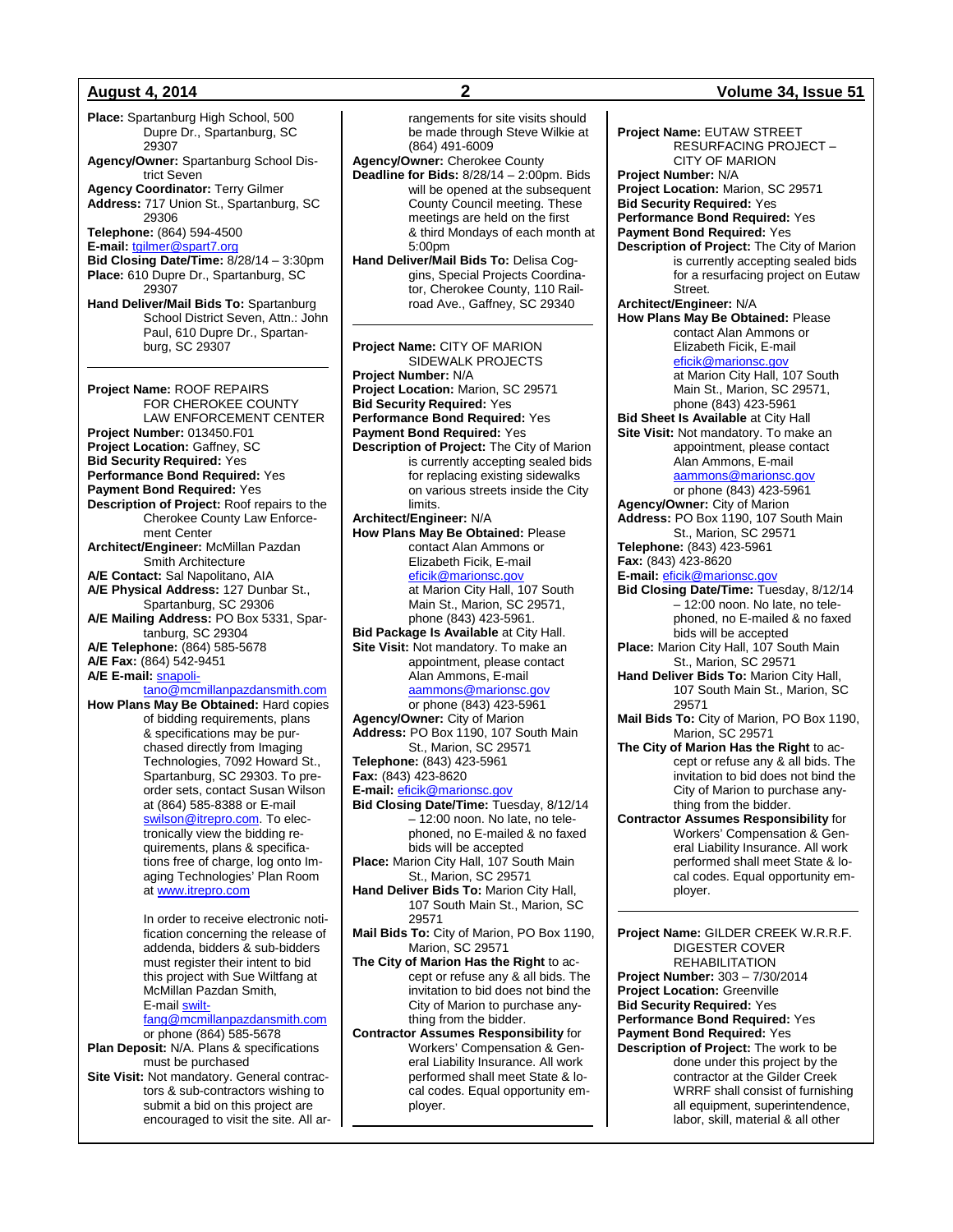items necessary for surface preparation & recoating of the two existing anaerobic digester concrete covers (exterior only); cleaning, recoating & selective repair of each anaerobic digester tank's EIFS; & all related appurtenances & work as described & / or implied in the specifications & as shown on the drawings **Architect/Engineer:** Hazen & Sawyer **Plans May Be Obtained From:** [www.rewaonline.org](http://www.rewaonline.org/) **Plan Deposit:** N/A **Pre-Bid Conf.:** Mandatory **Pre-Bid Date/Time:** 8/14/14 – 10:00am **Place:** Renewable Water Resources, 561 Mauldin Rd., Greenville, SC 29607 **Agency/Owner:** Renewable Water Resources **Agency Coordinator:** Stephanie Selman **Address:** 561 Mauldin Rd., Greenville, SC 29607 **Telephone:** (864) 299-4000, Ext. 274 **Fax:** (864) 277-5852 **E-mail:** [stephanies@re-wa.org](mailto:stephanies@re-wa.org) **Bid Closing Date/Time:** 8/28/14 – 2:30pm **Place:** Renewable Water Resources, 561 Mauldin Rd., Greenville, SC 29607 **Hand Deliver/Mail Bids To:** Renewable Water Resources, 561 Mauldin Rd., Greenville, SC 29607

**Description:** REQUEST FOR QUALIFICATIONS TO PROVIDE ARCHITECTURAL DESIGN & CONSTRUCTION SERVICES FOR REPLACEMENT OF EXISTING ROOF SYSTEMS ON 8 SEPARATE FACILITIES **Solicitation Number:** 090514

**Pre-Bid Conf./Site Visit:** 8/14/14 – 11:00am **Place:** Beaufort County Finance Building Conference Room, 106 Industrial

Village Rd., Bldg. 2, Beaufort, SC 29906 **Submit Offer By:** 9/5/14 – 3:00pm **Purchasing Entity:** Beaufort County Purchasing Department, 106 Industrial Village Rd., Building 2, Beau-

fort, South Carolina 29906-4291 **Direct Inquiries To:** Dave Thomas, (843) 255-2353[, dthom-](mailto:dthomas@bcgov.net)

## [as@bcgov.net](mailto:dthomas@bcgov.net)

**Fax Request for Bids/Questions To:** Dave Thomas, (843) 255-9437 **Download Solicitation From: [Click Here](http://www.co.beaufort.sc.us/departments/Finance/purchasing/current-bids-pop.php)** 

Bids from minority & woman business enterprises are strongly encouraged

**Description:** REQUEST FOR QUALIFICATIONS TO PROVIDE ARCHITECTURAL DESIGN & CONSTRUCTION FOR H.V.A.C. SYSTEM REPLACEMENTS AT VARIOUS BEAUFORT COUNTY BUILDINGS

**Solicitation Number:** 090414 **Pre-Bid Conf./Site Visit:** 8/14/14 – 10:00am

**Place:** Beaufort County Finance Building Conference Room, 106 Industrial Village Rd., Bldg. 2, Beaufort, SC 29906

**Submit Offer By:** 9/4/14 – 3:00pm **Purchasing Entity:** Beaufort County Purchasing Department, 106 Industrial Village Rd., Building 2, Beaufort, South Carolina 29906-4291 **Direct Inquiries To:** Dave Thomas, (843) 255-2353[, dthom-](mailto:dthomas@bcgov.net)

[as@bcgov.net](mailto:dthomas@bcgov.net)

**Fax Request for Bids/Questions To:** Dave Thomas, (843) 255-9437 **Download Solicitation From:** [Click Here](http://www.co.beaufort.sc.us/departments/Finance/purchasing/current-bids-pop.php)

Bids from minority & woman business enterprises are strongly encouraged

#### **COLONIAL LAKE RENOVATION – BROAD STREET & ASHLEY AVENUE, CHARLESTON, SC**

#### CP0709

**The City Of Charleston Is Seeking Qualified Contractors For** a renovation of Colonial Lake, a historic 130+ year old park located at the corner of Broad Street & Ashley Ave. Most of the 10 acre park consists of an octagonal shaped brackish pond fed with water from the Ashley River. Demolition work consists of clearing, removing existing curbs, concrete sidewalk, portions of the pond retaining wall & storm drains. New construction generally includes asphalt paving, granite curb & concrete sidewalk installation, repairs to the pond wall, installation of new granite coping, new brick seat walls, grading & tree installation. Due to the historic & sensitive nature of this park construction work, interested contractors must demonstrate that they have at least five years of relevant experience working with similar construction materials & similar environmental constraints.

**Construction Costs For The Project Are Expected To Be** in the range of \$3M-3.5M.

**A/E:** DesignWorks LC., 205-1/2 King Street, Charleston, SC 29401

**Bid Documents Will Be Available For Purchase** beginning August 5th through A&E Digital Printing, 517 King Street, (843) 853-5066.

### **August 4, 2014 3 Volume 34, Issue 51**

**A Mandatory Pre-Bid Meeting Will Be Held** at the address below on August 12, 2014, at 2:00pm, ET.

**Please Direct Questions** & submit the completed bid forms & all attachments to:

City of Charleston, Department of Parks Attn: Dustin Clemens, RLA; Capital Projects 823 Meeting St. Charleston, SC 29403 [Clemensd@charleston-sc.gov](mailto:Clemensd@charleston-sc.gov) (843) 724-7322

**Bids Are Due No Later Than** 2:00pm, September 9, 2014.

### **SWEETGRASS BASKET PARKWAY, PHASE 4A FOR MOUNT PLEASANT**

IFB 1415-005-JC

**In General, But Not Limited To, The Work Will Include** the construction on new alignment, approximately five thousand one hundred twenty six (5126) feet of new roadway. New intersections with turning lanes will be constructed at Hamlin Road & Porchers Bluff Road. Construction activities include, but are not limited to, clearing & grubbing, grading, asphalt paving, concrete curb & gutter, concrete sidewalk, & storm water drainage installation. Also included in the work are water & sewer utility relocations, permanent signage & pavement markings, & erosion control activities. The construction time for this project shall be two hundred twenty (220) calendar days from the date of the Notice to Proceed.

**Bids Shall Be Submitted In A Sealed Envelope** clearly marked "Sweetgrass Basket Parkway, Phase 4A, 1415-005-JC" including the contractor's name, & contractor's license number. Bids will be accepted until 3:00pm, ET, August 26, 2014, by the Purchasing Division at the Town of Mount Pleasant, 100 Ann Edwards Lane, Bldg. A, Mount Pleasant, SC 29464, at which time & place all bids shall be publicly opened, read aloud & tabulated in the Transportation Department's Conference Room.

**The Bid Documents Will Be Available For Pick Up** after 1:00pm, on August 4, 2014. Interested, qualified bidders may purchase bid documents, plans & specifications from Graphically Speaking, 443 Long Point Rd., Suite G, Mount Pleasant, SC 29464, for a non-refundable fee of one hundred-seven & 00/100 dollars (\$107.00). Please contact Graphically Speaking at (843) 849-7568 to request the bid documents.

**This Invitation Does Not Commit The Town Of Mount Pleasant To Award A Contract,** to pay any costs incurred in the preparation of a bid or to produce or contract for the articles of goods or services.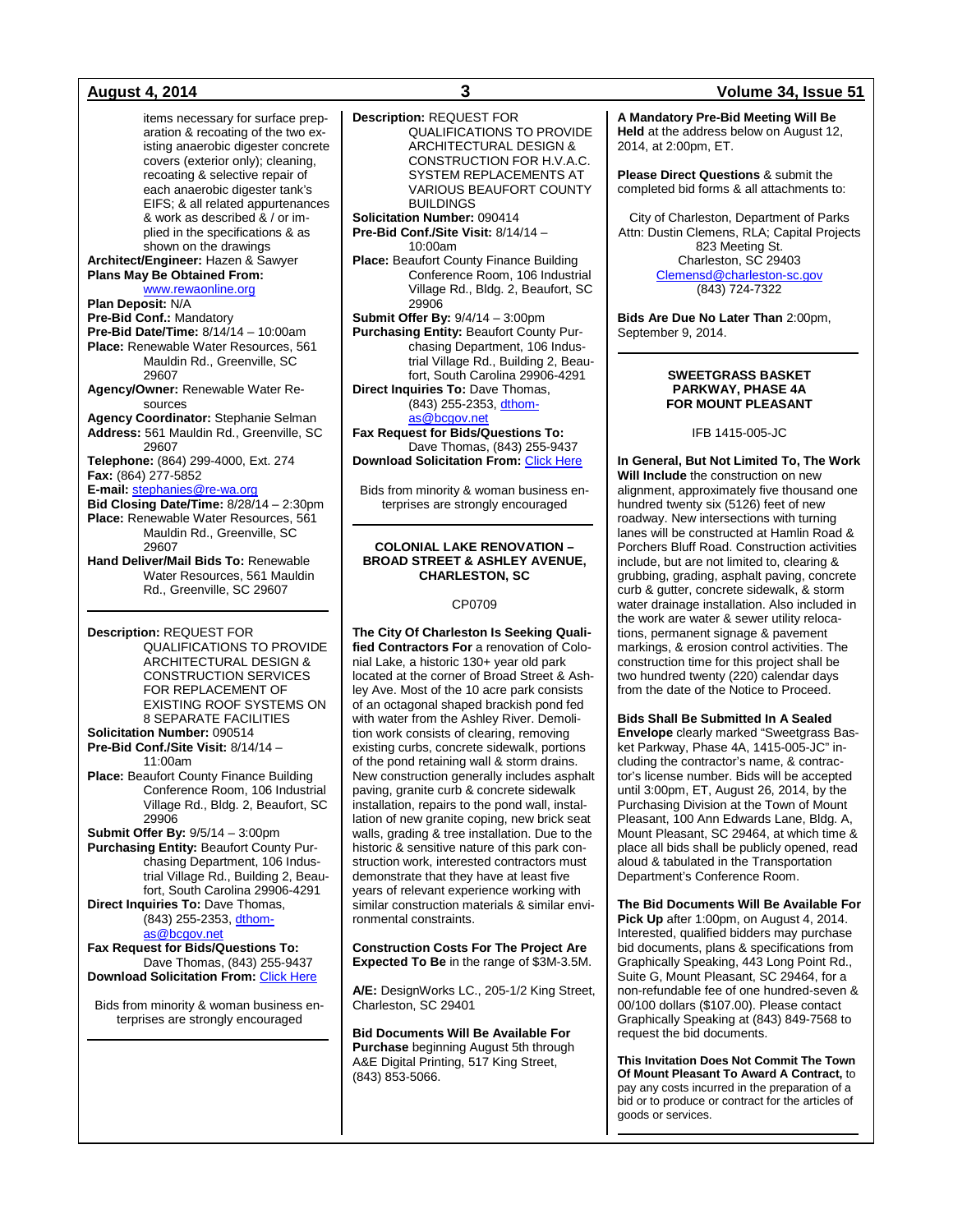#### **PERIMETER SECURITY FENCE AT SALUDA COUNTY AIRPORT**

**Sealed Proposals Will Be Received By** Saluda County in their offices located at

111 Law Enforcement Drive, Saluda, SC 29138, up to 2:00pm, on August 26, 2014, & immediately thereafter publicly opened & read for the furnishing of labor, material & equipment for the Perimeter Security Fence Project. Bids received after the stated time will not be accepted.

**The Project Will Include The Installation Of** a 14,100 LF  $\pm$  8' high perimeter chainlink fence around the airport & gates of varying width.

**It Is Anticipated That The Contract Award Will Be Made To** the lowest responsive & responsible bidder if an award is made.

**A Mandatory Pre-Bid Meeting Will Be Held At**  the new T-Hangars at the Saluda County Airport, located at 180 Saluda Airport Road, Saluda, SC 29138, on August 13, 2014, at 10:00am. All bidders are required to attend.

**Proposals Must Be Submitted In** sealed envelopes with the bidder's name, full mailing address, & general contractor license number shown as the return address. Sealed envelopes shall be addressed to Saluda County, 111 Law Enforcement Drive, Saluda, SC 29138, Attn: Jill Warren, Grant Coordinator.

**Proposals Submitted Without The Prescribed Information** may be rejected.

**All Bidders Should Be Aware That** the date, time, & location for proposal submittal & opening may be modified by addendum.

**Documents Are Available For Purchase By Going To** Plan Room & registering at [www.wkdickson.com.](http://www.wkdickson.com/) Please note that only registered plan holders may bid as a general contractor.

**All Prospective Bidders, Including Prospective Subcontractors, Are Hereby Notified That** they must have proper contracting licenses under state law for their trades at the time bids are received. General contractors are notified that applicable statutes of South Carolina will be observed in receiving & awarding general contracts. The general contractor must have his license number clearly printed or typed on the sealed bid envelope.

**The Owner Will Not Accept Or Consider Proposals From** any contractor whose name, at the time of opening of bids or award, appears on the then-current list of ineligible contractors published by the Comptroller General of the United States under Section 5.6 (b) of the Regulations of the Secretary of Labor (29) CFR nor a proposal from any firm, corporation, partnership, or proprietorship in which an ineligible contractor who, at the time of the opening of bids or the award, is removed from the Department of Transportation's list of prequalified contractors.

**Each Bid Shall Be Accompanied By** a bid guaranty consisting of a cash deposit, or a certified check drawn on a bank or trust company insured by the FDIC, or a bid bond executed by a surety company licensed under the laws of South Carolina to execute such bonds. Such bid guaranty shall be in an amount not less than 5% of the total amount of the bid & will be retained by the Owner as liquidated damages should the successful

bidder fail to properly execute the contract within ten (10) days after the award & to give satisfactory surety as required by law.

**By Submitting A Bid** the contractor certifies that he has under his direct control, or at his disposal, the men, equipment, & materials required to execute this work as specified. Lack of such control or availability of men, equipment, or materials shall constitute failure to properly execute the contract. Performance & labor & material payment bonds will be required for 100% of the contract price, with a surety or sureties legally authorized to do business in South Carolina.

**A Bid May Be Withdrawn Only As Provided By**  the applicable statutes of South Carolina. If a bid is withdrawn within 90 calendar days of the bid opening, the bid guaranty shall be forfeited. If the request to withdraw is made later than 72 hours after the opening of bids, & if the withdrawal is allowed by state & local law, the owner may return the bid guaranty at his option.

**The Project Is Conditioned Upon The Receipt Of** federal funding under provisions of the Airport & Airways Safety & Capacity Expansion Act of 1987 & most recently Wendell H. Ford Aviation Investment & Reform Act for 21st Century (AIR-21). Certain mandatory federal requirements apply to this solicitation & will be made part of any contract awarded: 1. Buy American Preference (Title 49 United States Code, Chap 501); 2. Foreign Trade Restriction (49 CFR Part 30); 3. Disadvantaged Business Enterprise (49 CFR Part 26); 4. Davis-Bacon Act (29 CFR Part 5); 5. Equal Employment Opportunity (Executive Order 11246 & 41 CFR Part 60); 6. Goals for Minority & Female Participation (41 CFR Part 60-4.2); 7. Certification of Non-Segregated Facilities (41 CFR Part 60- 1.8); 8. Debarment, Suspension, Ineligibility & Voluntary Exclusion (49 CFR Part 29).

**Non-Discrimination Clause:** The requirements of 49 CFR Part 26, Regulations of the U.S. Department of Transportation, apply to this contract. It is the policy of the County of Saluda to practice nondiscrimination based on race, color, sex, or national origin in the award or performance of this contract. All firms qualifying under this solicitation are encouraged to submit bids/proposals. Award of this contract will be considered upon satisfying the requirements of this bid specification. These requirements apply to all bidders/offerors, including those who qualify as DBE. A DBE contract goal of 6.1% has been established for this contract. The bidder/offeror shall make good faith efforts, as defined in Appendix A, 49 CFR Part 26 (Attachment 1), to meet the contract goal by utilizing DBEs in the performance of this contract.

**The Apparent Successful Bidder Will Be Required To** submit in the proposal section of his bid the information concerning the DBE that will participate in this contract. This information will include: 1. the names, addresses & telephone numbers of South Carolina licensed DBE firms that will participate in the contract; 2. a description of the work that each DBE firm will perform; 3. the dollar amount of the participation of each DBE firm participating; 4. written documentation of the bidder/offeror's commitment to use a DBE subcontractor whose participation it submits to meet the contract goal; & 5. written confirmation from the DBE that it is participating in the contract as provided in the commitment made under 4.

**If The Bidder Fails To Achieve The Contract Goal Stated Herein,** he will be required to provide documentation demonstrating that he made a good faith effort. The bidder's documentation shall

be submitted in accordance with the provisions outlined in the Proposal.

**The Owner Reserves The Right To Reject** any or all bids & to waive informalities & minor irregularities.

#### **PARK ACCESSIBILITY IMPROVEMENTS FOR WEST COLUMBIA**

HPG FILE NO. 09055

**Separate Sealed Bids For** furnishing all materials, labor, tools, equipment & appurtenances necessary for the construction of the Park Accessibility Improvements will be received by the Owner in the New Brookland Room of the West Columbia City Hall, 200 N. 12th Street, West Columbia, SC, until 2:00pm, on August 21, 2014, & then at said place will be publicly opened & read aloud.

**The Project Consists Of The Following Major Elements:** Sidewalk additions in Fowler Park, at the West Columbia Fire Department & City Hall, & parking lot modifications at City Hall.

**The Instructions To Bidders, Bid Form,**

contract agreement, plans, specifications, & forms of bid bond, performance bond, payment bond & other contract documents may be examined at the following locations:

- West Columbia City Hall, West Columbia, SC
- HPG & Company, Consulting Engineers, Inc., West Columbia SC

**Copies Of Contract Documents & Plans May Be Obtained From** the office of HPG & Company, Consulting Engineers, Inc., 1432 Sunset Blvd., West Columbia, SC 29169, upon a non-refundable payment of \$25.00 for each set. Mailing address must be provided to ensure prompt delivery.

**Each Bid Must Be Accompanied By** a bid bond, prepared on the form of bid bond attached to the contract documents or a surety company's standard bid bond, duly executed by the bidder as principal & having as surety thereon a surety company licensed to do business in the State of South Carolina. The bid bond shall be in the amount of 5 percent of the bid.

**No Bid Will Be Considered Unless** the bidder is legally qualified under the provisions of the South Carolina Contractor's Licensing Law.

**The Successful Bidder For This Contract Will Be Required To** furnish a satisfactory performance bond & payment bond each in the amount of 100 percent of the bid.

**No Bidder May Withdraw His Bid** within 60 days after the date of the bid opening.

### **August 4, 2014 4 Volume 34, Issue 51**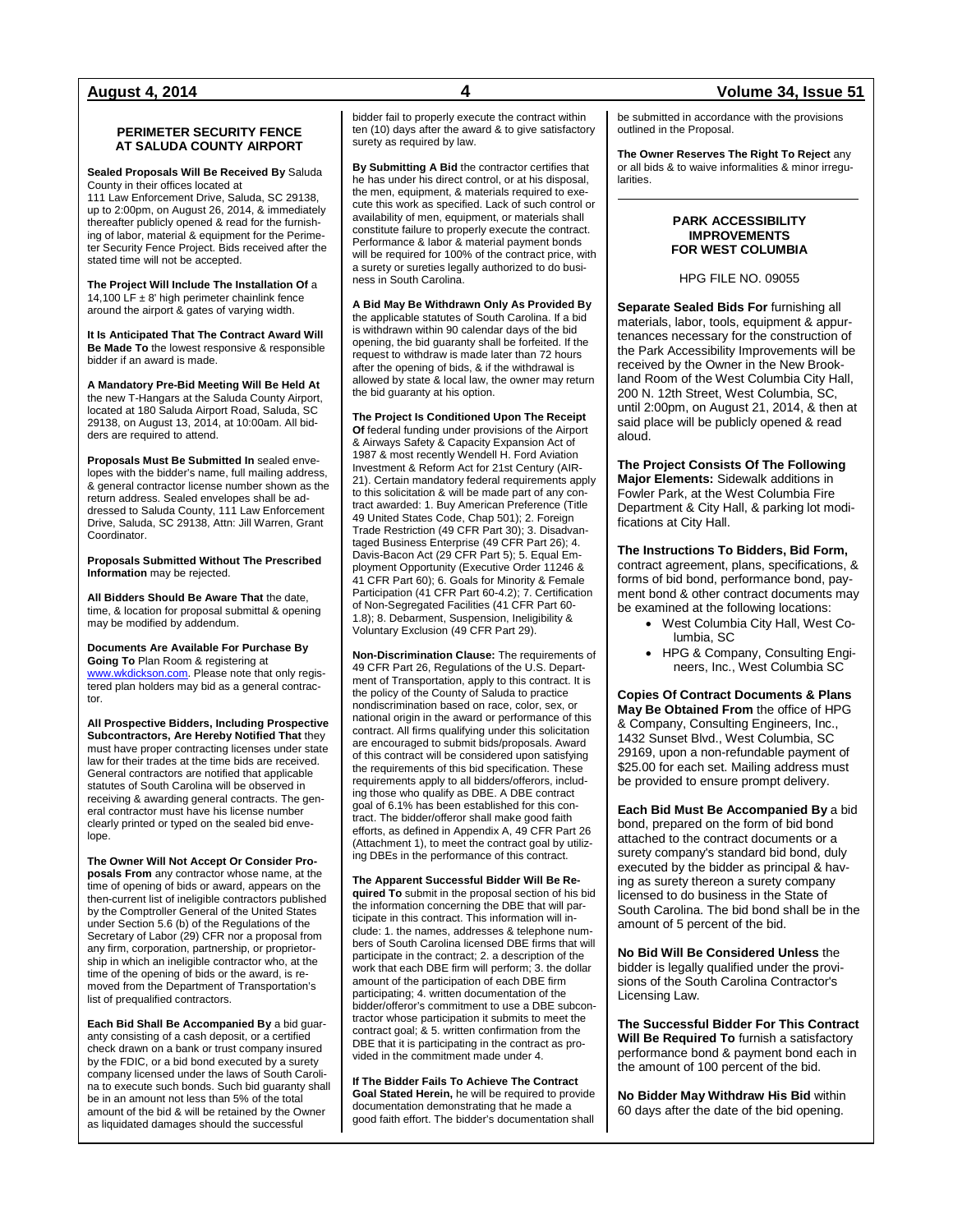**The Owner Reserves The Right** to reject any or all bids & to waive any information.

City of West Columbia Jennifer T. Cunningham, Administrator PO Box 4044 West Columbia, SC 29171

#### **MARION COUNTY ADMINISTRATION FACILITY RENOVATION**

**Sealed Bids For Construction Of** the Marion County Administration Facility Renovation, will be received in person, via regular mail by U.S. Postal Service, or via special courier service at the County Administrator's Office, 1305 N. Main St., Marion, SC 29571, until but no later than 3:00pm, local prevailing time, September 3, 2014, & then publicly opened & read immediately thereafter.

**Bids Received After The Announced Time & Date** for submittal, whether by mail or otherwise, will be rejected. Bidders are responsible for ensuring their Bid is received before the deadline indicated. Bids submitted by telephone, email, text message, or facsimile shall not be accepted.

**The Work Consists Of The Following:** Renovating an existing 53,620 s.f. building into a county administration facility. Site & site utility work is included.

**A Non-Mandatory Pre-Bid Conference Will Be Held** on August 13, 2014, at 10:00am, at the County Administrator's Office, 1305 N. Main St., Marion, SC 29571. The site will be available for bidders to review immediately following the pre-bid conference. Responses to any questions / clarifications will be in the form of addenda if required. The last day for questions/clarifications shall be placed by the end of the day on August 27, 2014.

**Beginning On August 4, 2014,** bidders may obtain, &/or examine electronic Bidding Documents by visiting [www.moseleyarchitects.com/bidding/.](http://www.moseleyarchitects.com/bidding/)

**In Order For Moseley Architects To Maintain An Accurate List** of planholders (general contractors only), each GC shall forward & complete the following required steps:

> 1. Submit the following information to Moseley Architects by fax only to (704) 540-3754), Attn: Kerry Petrie: company name, address, phone/fax number, email address, contact person 2. Visit

[www.moseleyarchitects.com/biddi](http://www.moseleyarchitects.com/bidding) [ng,](http://www.moseleyarchitects.com/bidding) (Marion County Administration Facility Renovation), click on "Bid Documents", & follow the instructions located at the top of the

page to "Request a key". Once complete, access to the electronic bidding document files can be obtained, saved, & or examined as needed. Addenda for the project will be posted to the above listed website.

**Any Questions Relating To The Bidding Documents Shall Be In Writing** & directed to the architect, or visit

[www.moseleyarchitects.com/bidding/](http://www.moseleyarchitects.com/bidding/) or call Moseley Architects at (704) 540-3755.

**Project Name:** EAST GRIFFITH STREET APARTMENTS FOR THE CHARLES LEA **CENTER** 

**Architect:** Goforth Brown & Associates, Inc., 1413 West Evans Street, Florence, SC 29501, (843) 665-5868, Fax (843) 669- 7596[, questions@gbaflo.com](mailto:questions@gbaflo.com)

**Owner:** The Charles Lea Center, 195 Burdette Street, Spartanburg, SC 29307

**Pre-Bid Conference:** Non-Mandatory **Pre-bid Date/Time :** 8/18/14 – 10:30am

**Pre-Bid Location:** The Charles Lea Center, Conference Room # 2, 195 Burdette Street, Spartanburg, SC 29307

**Bid Date/Time:** 9/4/14 – 1:00pm

**Bid Location:** The Charles Lea Center, Conference Room # 2, 195 Burdette Street, Spartanburg, SC 29307

**Bid Bonding:** Five percent (5%)

**Description Of The Project:** This project consists of the construction of two new residential quadroplexes. Documents affecting work of this section include, but are not necessarily limited to, General Conditions, Supplementary Conditions, & Sections in Division 1 of these specifications. The project consists of the construction of two 2,400 s.f. residential quadroplexes & one 540 s.f. community building, as well as new parking spaces & new asphalt paving. Construction is slab on grade with loadbearing wood stud walls with wood trusses & brick exterior finish. Roofing is sloped with fiberglass shingles. The site is sloped, so foundation footings will be stepped in places.

**Plans Can Be Obtained From** the office of the architect.

### **Plan Deposit:**

- \$100.00 / per printed set, 50% refundable
- \$20.00 / pet set on CD, non refundable

**Plans Are On File For Reviewed In The Following Locations:**

• Goforth Brown & Associates, Inc.

### **August 4, 2014 5 Volume 34, Issue 51**

- Reed Construction Data: [www.reedconstructiondata.com](http://www.reedconstructiondata.com/)
- McGraw-Hill Construction: [www.construction.com](http://www.construction.com/)

**Plan Holders List & Addenda Can Be Obtained From:** [www.gbaflo.com](http://www.gbaflo.com/) / current projects / advertised for bid /SDS / East Griffith Street Apartments

## **CONSULTANT / PROFESSIONAL SERVICES**

**Description:** READINESS ASSESSMENT FOR PRE-KINDERGARTEN & KINDERGARTEN **Solicitation Number:** 5400008241 **Submit Offer By:** 8/11/14 – 10:00am **Purchasing Agency:** ITMO, Division of Procurement Services, Budget & Control Board, 1201 Main St., Ste. 601, Columbia, SC 29201 **Buyer:** Jason Evans **Email:** [jevans@mmo.sc.gov](mailto:jevans@mmo.sc.gov)

**Phone:** (803) 896-7999 [http://webprod.cio.sc.gov/SCSolicitationWe](http://webprod.cio.sc.gov/SCSolicitationWeb/solicitationAttachment.do?solicitnumber=5400008241) [b/solicitationAttachment.do?solicitnumber=5](http://webprod.cio.sc.gov/SCSolicitationWeb/solicitationAttachment.do?solicitnumber=5400008241) [400008241](http://webprod.cio.sc.gov/SCSolicitationWeb/solicitationAttachment.do?solicitnumber=5400008241)

**Description:** EXECUTIVE SEARCH SERVICES FOR S.C.D.H.E.C. **Solicitation Number:** 5400008209 **Submit Offer By:** 9/4/14 – 2:30pm **Purchasing Agency:** SC Department of Health & Environmental Control, 2600 Bull St., Columbia, SC **Buyer:** Tripp Clark Email: [clarkhc@dhec.sc.gov](mailto:clarkhc@dhec.sc.gov) **Phone:** (803) 898-3485 [http://webprod.cio.sc.gov/SCSolicitationWe](http://webprod.cio.sc.gov/SCSolicitationWeb/solicitationAttachment.do?solicitnumber=5400008209) [b/solicitationAttachment.do?solicitnumber=5](http://webprod.cio.sc.gov/SCSolicitationWeb/solicitationAttachment.do?solicitnumber=5400008209) [400008209](http://webprod.cio.sc.gov/SCSolicitationWeb/solicitationAttachment.do?solicitnumber=5400008209)

## **EQUIPMENT**

**Description:** TRAILER MOUNTED MESSAGE BOARDS **Solicitation Number:** 5400008224 **Submit Offer By:** 8/20/14 – 10:00am **Purchasing Agency:** SC Department of Transportation, Procurement Office, Room 101, 955 Park St., Columbia, SC 29201 **Buyer:** Andy Bowman, CPPB **E-mail:** [bowmanae@scdot.org](mailto:bowmanae@scdot.org) **Phone:** (803) 737-1484 **Download Solicitation From:** [http://webprod.cio.sc.gov/SCSolicitationWe](http://webprod.cio.sc.gov/SCSolicitationWeb/solicitationAttachment.do?solicitnumber=5400008224) [b/solicitationAttachment.do?solicitnumber=5](http://webprod.cio.sc.gov/SCSolicitationWeb/solicitationAttachment.do?solicitnumber=5400008224) [400008224](http://webprod.cio.sc.gov/SCSolicitationWeb/solicitationAttachment.do?solicitnumber=5400008224)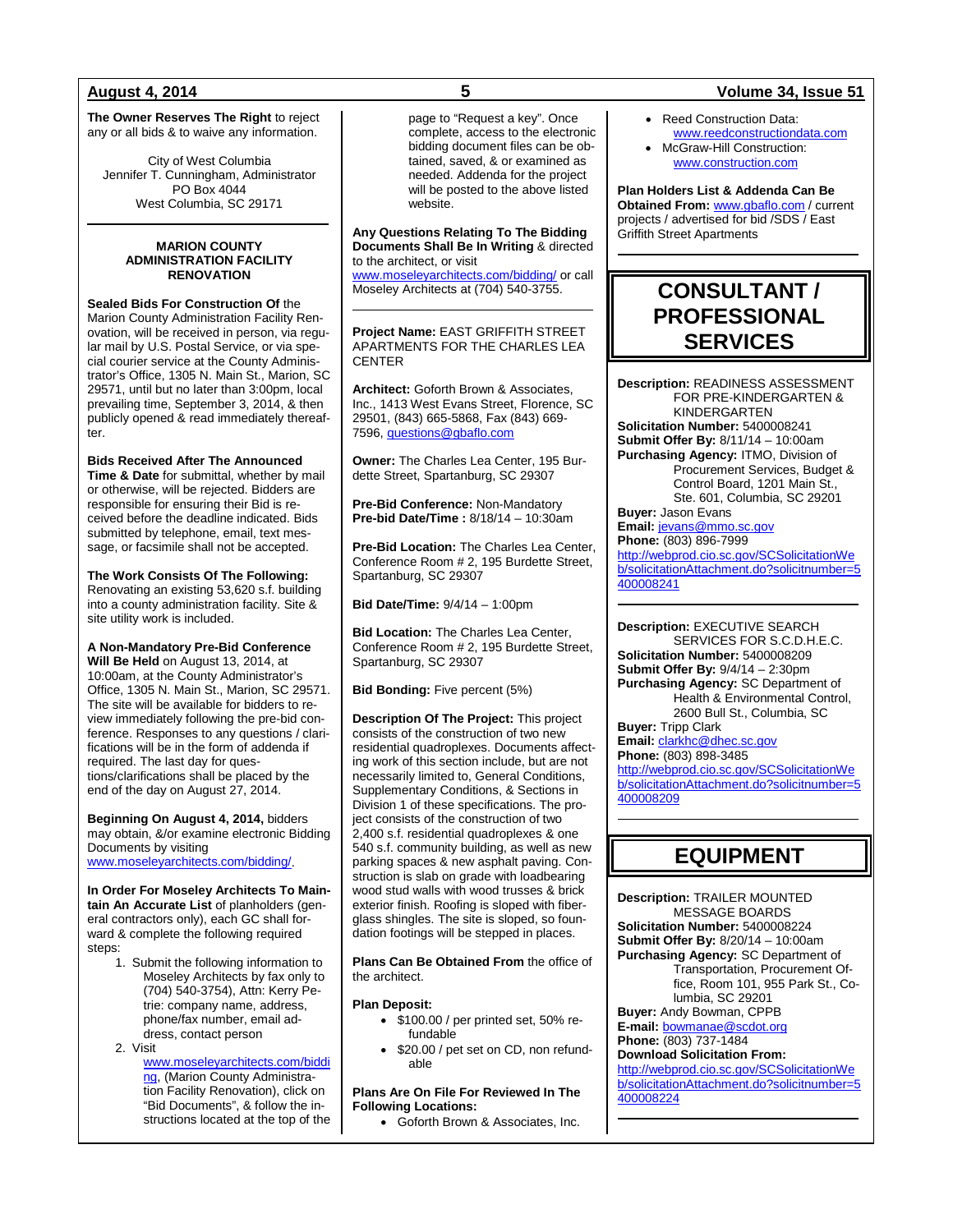**Description:** TRAILER MOUNTED PIPE CLEANERS **Solicitation Number:** 5400008233 **Submit Offer By:** 8/20/14 – 10:00am **Purchasing Agency:** SC Department of Transportation, Procurement Office, Room 101, 955 Park St., Columbia, SC 29201 **Buyer:** Andy Bowman, CPPB **E-mail:** [bowmanae@scdot.org](mailto:bowmanae@scdot.org) **Phone:** (803) 737-1484 **Download Solicitation From:**

[http://webprod.cio.sc.gov/SCSolicitationWe](http://webprod.cio.sc.gov/SCSolicitationWeb/solicitationAttachment.do?solicitnumber=5400008233) [b/solicitationAttachment.do?solicitnumber=5](http://webprod.cio.sc.gov/SCSolicitationWeb/solicitationAttachment.do?solicitnumber=5400008233) [400008233](http://webprod.cio.sc.gov/SCSolicitationWeb/solicitationAttachment.do?solicitnumber=5400008233)

**Description:** FITNESS EQUIPMENT **Solicitation No.:** Bid3021-KP-08/25/2014 **Delivery Point:** Charleston **Submit Offer By:** 8/25/14 – 3:00pm **Purchasing Entity:** The Citadel, Procurement Services, Central Supply Warehouse, 171 Moultrie St., Charleston, SC 29409 **Buyer:** Karen Pressley, CPPB, phone (843) 953-6873, E-mail [pressleyk1@citadel.edu](mailto:pressleyk1@citadel.edu) **Download Solicitation From:** 

[http://www.citadel.edu/root/procur](http://www.citadel.edu/root/procurement-vendors/solicitations) [ement-vendors/solicitations](http://www.citadel.edu/root/procurement-vendors/solicitations)

**Description:** PROSTHETIC SOCKET REPLACEMENT & SUPPLIES **Solicitation Number:** 14-4 **Delivery Point:** Sumter, SC **Submit Offer By:** 8/14/14 – 12:00 noon **Purchasing Agency:** State Accident Fund, PO Box 102100, Columbia, SC 29221-5000 **Direct Inquiries to Buyer:** Mee Ling Khor-Gould, phone (803) 896-5832, E-mail [mkgould@saf.sc.gov](mailto:mkgould@saf.sc.gov)

**Description:** MOBILE STOCK PICKER **Solicitation Number:** 52828114 **Delivery Point:** Clemson, SC **Submit Offer By:** 8/12/14 – 11:00am, ET. Not a public bid opening **Purchasing Entity:** Clemson University, Procurement Services, Administrative Services Building, 108 Silas N. Pearman Blvd., Clemson, SC 29634 **Direct Inquiries to Buyer:** Jody R. Burgess, phone (864) 650-8050, E-mail [jodyb@clemson.edu](mailto:jodyb@clemson.edu) **Download Solicitation From:** Online solicitations only. Solicitations can be viewed at

[www.clemson.edu/cfo/procureme](http://www.clemson.edu/cfo/procurement/vendors) [nt/vendors](http://www.clemson.edu/cfo/procurement/vendors)

## **INFORMATION TECHNOLOGY**

**Description:** NON-HOSTED DATA MANAGEMENT & REPORTING **SOFTWARE Solicitation Number:** 5400008176 **Submit Offer By:** 8/28/14 – 2:30pm **Purchasing Agency:** ITMO, Division of Procurement Services, Budget & Control Board, 1201 Main St., Ste. 601, Columbia, SC 29201 **Buyer:** John Walker **Email:** [JWalker@mmo.sc.gov](mailto:JWalker@mmo.sc.gov) **Phone:** (803) 896-0670 **Download Solicitation From:** [http://webprod.cio.sc.gov/SCSolicitationWe](http://webprod.cio.sc.gov/SCSolicitationWeb/solicitationAttachment.do?solicitnumber=5400008176) [b/solicitationAttachment.do?solicitnumber=5](http://webprod.cio.sc.gov/SCSolicitationWeb/solicitationAttachment.do?solicitnumber=5400008176)

[400008176](http://webprod.cio.sc.gov/SCSolicitationWeb/solicitationAttachment.do?solicitnumber=5400008176)

**Description:** DELL KACE K1100 APPLIANCE-BASED SYSTEM **Solicitation Number:** 5400008237 **Submit Offer By:** 8/18/14 – 2:00pm **Purchasing Agency:** Public Employee Benefit Authority, 202 Arbor Lake Dr., Ste. 200, Columbia, SC 29223 **Buyer:** Susan Mondier **Email:** [smondier@peba.sc.gov](mailto:smondier@peba.sc.gov) **Phone:** (803) 737-6934 **Download Solicitation From:** [http://webprod.cio.sc.gov/SCSolicitationWe](http://webprod.cio.sc.gov/SCSolicitationWeb/solicitationAttachment.do?solicitnumber=5400008237)

[b/solicitationAttachment.do?solicitnumber=5](http://webprod.cio.sc.gov/SCSolicitationWeb/solicitationAttachment.do?solicitnumber=5400008237) [400008237](http://webprod.cio.sc.gov/SCSolicitationWeb/solicitationAttachment.do?solicitnumber=5400008237)

### INTENT TO SOLE SOURCE

**Description:** ACEWARE SYSTEMS, INC. LEARNING MANAGEMENT SOFTWARE SYSTEM, EQUIPMENT, SUPPLIES, & MAINTENANCE

**Delivery Point:** Orangeburg, SC

Qualified vendors should contact Sallie Kimpson a[t skimpson@scsu.edu](mailto:skimpson@scsu.edu) no later than August 13, 2014, at 3:00pm.

> SC State University Office of Procurement Crawford / Zimmerman Complex 300 College Street NE Orangeburg, SC 29117

**August 4, 2014 6 Volume 34, Issue 51**

## **MINOR CONSTRUCTION**

#### **ST. LUKE COMMUNITY CONCESSION / RESTROOM / CONTROL TOWER FACILITY**

INVITATION BID NO. 04-14/15

Florence County, SC (Owner) is accepting sealed bids from licensed contractors for the construction of a fully functional Concession / Restroom / Control Tower Facility located at 1407 Chinaberry Road in the Salem Community of Florence County. The building shall be approximately 288 s.f. on the first floor & 144 s.f. on the second floor.

A mandatory pre-bid meeting will be held on Tuesday, August 12, 2014, at 9:00am, ET, at 1407 Chinaberry Road.

The sealed bids will be received by the Florence County Procurement Office located at the County Complex, 180 N. Irby Street, Room B-5, Florence, SC, until Thursday, August 21, 2014, at 10:45am, ET. The sealed bids will then be opened & read aloud in Room 210-C of the County Complex at 11:00am, ET, on Thursday, August 21, 2014.

Bid Bond Required: Yes Performance Bond Required: Yes Payment Bond Required: Yes

The bid document & all addendums issued in accordance with this bid request may be obtained from the Florence County Procurement Office, by e-mailin[g pfletch](mailto:pfletcher@florenceco.org)[er@florenceco.org](mailto:pfletcher@florenceco.org) or by visiting the Florence County public bids web page at the following link for 04-14/15: [http://www.florenceco.org.](http://www.florenceco.org/)

No bidder may withdraw the bid within ninety (90) calendar days after the actual date of the bid opening.

Florence County reserves the right to cancel this solicitation at any time without prior notice.

## **PRINTING**

**Description:** PRINTING OF CONTINUOUS FORMS **Solicitation Number:** 5400008156 **Submit Offer By:** 8/21/14 – 2:30pm **Purchasing Agency:** SC Department of Health & Environmental Control, Business Management, Columbia Mills Building, 301 Gervais St., Columbia, SC **Buyer:** Laura Cravens **E-mail:** [cravenlm@dhec.sc.gov](mailto:cravenlm@dhec.sc.gov)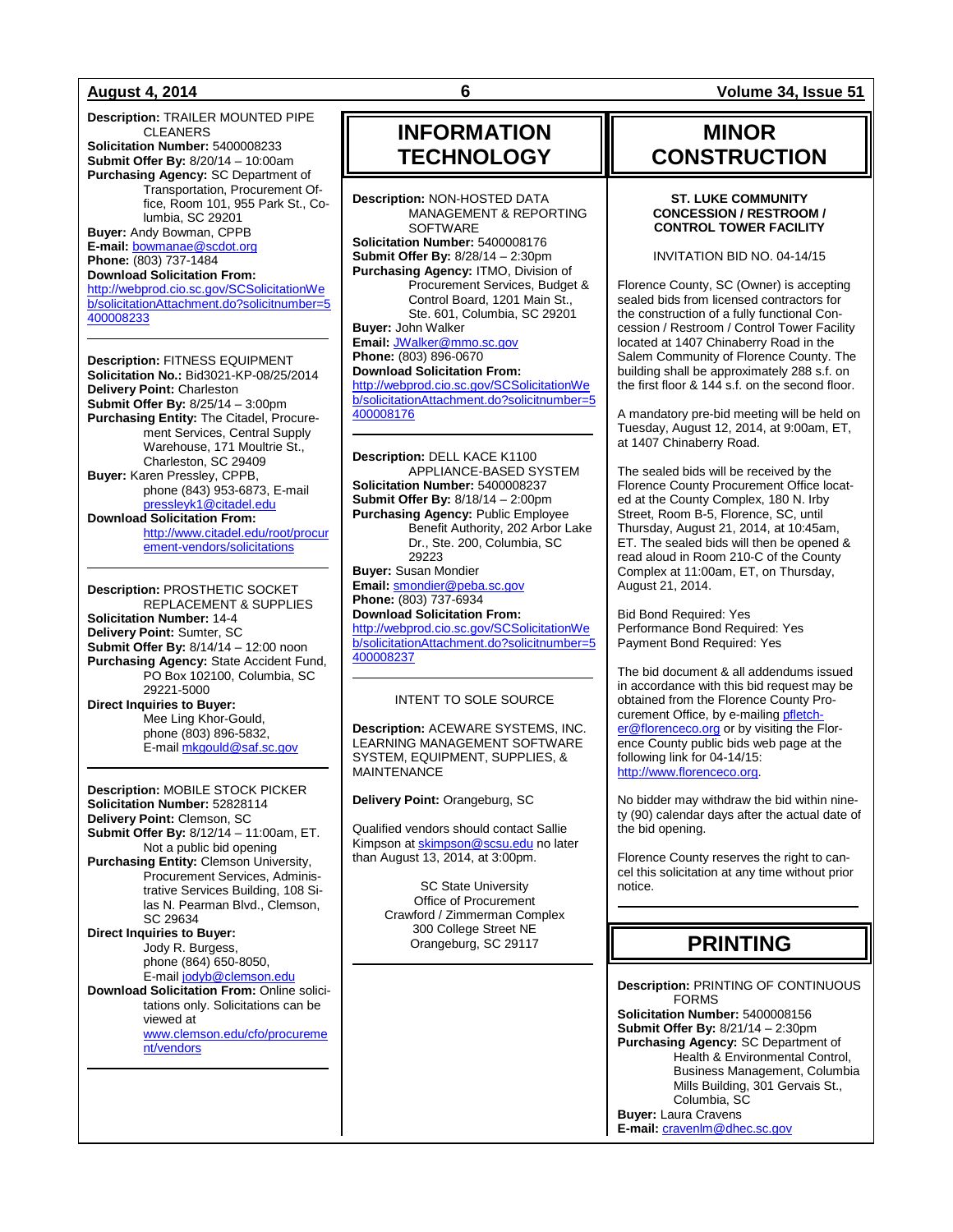**Phone:** (803) 898-3484 **Download Solicitation From:** [http://webprod.cio.sc.gov/SCSolicitationWe](http://webprod.cio.sc.gov/SCSolicitationWeb/solicitationAttachment.do?solicitnumber=5400008156) [b/solicitationAttachment.do?solicitnumber=5](http://webprod.cio.sc.gov/SCSolicitationWeb/solicitationAttachment.do?solicitnumber=5400008156) [400008156](http://webprod.cio.sc.gov/SCSolicitationWeb/solicitationAttachment.do?solicitnumber=5400008156)

**Description:** "PATTERNS OF PLACE, ISOMORPHIC MAP TABLES" **Solicitation Number:** 15.10.CW.B **Delivery Point:** Charleston **Submit Offer By:** 8/20/14 – 10:00am, ET. Not a public bid opening **Purchasing Entity:** College of Charleston Procurement Office, Room B53, 160 Calhoun St., Charleston, SC **Buyer:** Cynthia M. Washington, CPPB, phone (843) 953-5510, E-mail [washingtonc@cofc.edu](mailto:washingtonc@cofc.edu) **Download Solicitation From:** [http://ebid.cofc.edu](http://ebid.cofc.edu/) under "Current Bid Opportunities"

**Description:** "CISTERN-YARD NEWS" PUBLICATION **Solicitation Number:** 15.13.CW.Q **Delivery Point:** Charleston **Submit Offer By:** 8/20/14 – 11:00am, ET. Not a public bid opening **Purchasing Entity:** College of Charleston Procurement Office, Room B53, 160 Calhoun St., Charleston, SC **Buyer:** Cynthia M. Washington, CPPB, phone (843) 953-5510, E-mail [washingtonc@cofc.edu](mailto:washingtonc@cofc.edu) **Download Solicitation From:** [http://ebid.cofc.edu](http://ebid.cofc.edu/) under "Current Bid Opportunities"

## **SERVICES**

**Description:** OUTDOOR EXHIBIT AT SADLERS CREEK STATE PARK **Solicitation Number:** 5400008238 **Submit Offer By:** 8/19/14 – 3:00pm **Purchasing Agency:** SC Dept. of Parks & Recreation Procurement Office, 1205 Pendleton St., Room 517, Columbia, SC 29201 **Buyer:** James "Jamie" Jackson **Email:** [jjackson@scprt.com](mailto:jjackson@scprt.com) **Phone:** (803) 734-1302 **Download Solicitation From:** [http://webprod.cio.sc.gov/SCSolicitationWe](http://webprod.cio.sc.gov/SCSolicitationWeb/solicitationAttachment.do?solicitnumber=5400008238) [b/solicitationAttachment.do?solicitnumber=5](http://webprod.cio.sc.gov/SCSolicitationWeb/solicitationAttachment.do?solicitnumber=5400008238) [400008238](http://webprod.cio.sc.gov/SCSolicitationWeb/solicitationAttachment.do?solicitnumber=5400008238)

**Description:** FAMILY ENGAGEMENT **SERVICES Solicitation Number:** 5400008145 **Submit Offer By:** 9/5/14 – 10:00am **Purchasing Agency:** SC Dept. of Social Services, 1535 Confederate Ave., PO Box 1520, Columbia, SC 29202 **Buyer:** Johanne Sullivan

**Email:** [jo.martin@dss.sc.gov](mailto:jo.martin@dss.sc.gov) **Phone:** (803) 898-1844 **Download Solicitation From:** [http://webprod.cio.sc.gov/SCSolicitationWe](http://webprod.cio.sc.gov/SCSolicitationWeb/contractSearch.do?solicitnumber=5400008145) [b/contractSearch.do?solicitnumber=540000](http://webprod.cio.sc.gov/SCSolicitationWeb/contractSearch.do?solicitnumber=5400008145) [8145](http://webprod.cio.sc.gov/SCSolicitationWeb/contractSearch.do?solicitnumber=5400008145)

**Description:** CREATIVE & PRODUCTION SUPPORT **Solicitation Number:** 645-VG **Delivery Point:** Charleston, SC **Submit Offer By:** 8/29/14 – 3:00pm **Purchasing Entity:** MUSC Hospital Authority, Purchasing Services Office, MSC 903, 165 Ashley Ave., Charleston, SC 29425 **Bid Request to Buver: Virgie Bryant-Green Telephone:** (843) 792-7924 **Fax:** (843) 792-1758

**E-mail:** [bryantv@musc.edu](mailto:bryantv@musc.edu) **Description:** PARKING LOT STRIPING FOR TRIDENT TECH **Solicitation Number:** 073014-912-33605-

08/14/14

**Delivery Point:** North Charleston

**Pre-Bid Conf.:** Not mandatory. **Pre-Bid Date/Time:** Wednesday, 8/6/14 – 10:00am

**Pre-Bid Location:** Trident Tech, Main Campus, Building 910, Room 207, 2050 Mabeline Rd., North Charleston, SC 29406

**Site Visit:** Not mandatory. It will take place immediately following pre-bid meeting

**Submit Offer By:** 8/14/14 – 2:00pm, EDT. Not a public bid opening

Purchasing Entity: Trident Technical College, Purchasing Office, Room 103, Bldg. 940,

2050 Mabeline Rd., North Charleston, SC 29406

**Direct Inquiries to Buyer: Bob Tyner[, rob](mailto:robert.tyner@tridenttech.edu)**[ert.tyner@tridenttech.edu](mailto:robert.tyner@tridenttech.edu) or (843) 574-6279

**Download Solicitation From:** [http://www.tridenttech.edu/procurem](http://www.tridenttech.edu/procurement_prcpostings.htm) [ent\\_prcpostings.htm](http://www.tridenttech.edu/procurement_prcpostings.htm)

**Description:** CAMPUS TRASH COLLECTION & DISPOSAL **Solicitation Number:** GTC 14-08-136-RFQ **Delivery Point:** Greenville **Site Visit:** Not mandatory. To make an appointment, contact Paul Snoad, phone (864) 419-9902 **Bid Opening Date/Time:** 8/21/14 – 3:00pm. Not a public bid opening **Purchasing Entity:** Greenville Technical College, Purchasing Office, PO Box 5616, Greenville, SC 29606 **Direct Inquiries to Buyer:** BJ Hart-Landers, phone (864) 250-8417, E-mail [bj.landers@gvltec.edu](mailto:bj.landers@gvltec.edu) **Download Solicitation From:**

[www.gvltec.edu/purchasing](http://www.gvltec.edu/purchasing)

Minority-Owned Businesses Are Encouraged To Bid

#### **OFFICE SPACE IN ANDERSON COUNTY FOR SC DEPT. OF MOTOR VEHICLES**

The State of South Carolina is seeking office space in Anderson County on behalf of the South Carolina Department of Motor Vehicles. Information about this bid can be found at [www.gs.sc.gov/sb-ps/leasing/LS](http://www.gs.sc.gov/sb-ps/leasing/LS-solicitations.phtm)[solicitations.phtm.](http://www.gs.sc.gov/sb-ps/leasing/LS-solicitations.phtm)

Please direct your responses & inquiries in writing to Cynthia Young, 1200 Senate St., Suite 460, Columbia, SC 29201, Fax (803) 734-0592, o[r cyoung@gs.sc.gov.](mailto:cyoung@gs.sc.gov)

All proposals must be received in the Real Property Services Office on or before 4:00pm, August 15, 2014.

#### **OFFICE SPACE IN RICHLAND COUNTY FOR LIEUTENANT GOVERNOR'S OFFICE**

The State of South Carolina is seeking office space in Richland County on behalf of the Lieutenant Governor's Office. Information about this bid can be found at [www.gs.sc.gov/sb-ps/leasing/LS](http://www.gs.sc.gov/sb-ps/leasing/LS-solicitations.phtm)[solicitations.phtm.](http://www.gs.sc.gov/sb-ps/leasing/LS-solicitations.phtm)

Please direct your responses & inquiries in writing to Cynthia Young, 1200 Senate St., Suite 460, Columbia, SC 29201, Fax (803) 734-0592, o[r cyoung@gs.sc.gov.](mailto:cyoung@gs.sc.gov)

All proposals must be received in the Real Property Services Office on or before 4:00pm, August 29, 2014.

**Description:** SELECTIVE TREE SERVICES AT HANAHAN HIGH **SCHOOL** 

**Solicitation Number:** RFQ 10158-(14-15) **Delivery Point:** Hanahan High School, 6015 Murray Dr., Hanahan, SC 29410

**Submit Offer By:** 8/11/14 – 11:00am, local time. Not a public bid opening

**Purchasing Entity:** Berkeley County School District, Procurement Services, 229 East Main St., Moncks Corner, SC 29461

**Direct Inquiries/Bid Package Request To:** Gayvonne Carter, phone (843) 899-8659, E-mail [gayvonne@bcsdschools.net](mailto:gayvonne@bcsdschools.net)

**Download Solicitation From:** [www.berkeley.k12.sc.us/departm](http://www.berkeley.k12.sc.us/departments.cfm?subpage=54016) [ents.cfm?subpage=54016](http://www.berkeley.k12.sc.us/departments.cfm?subpage=54016)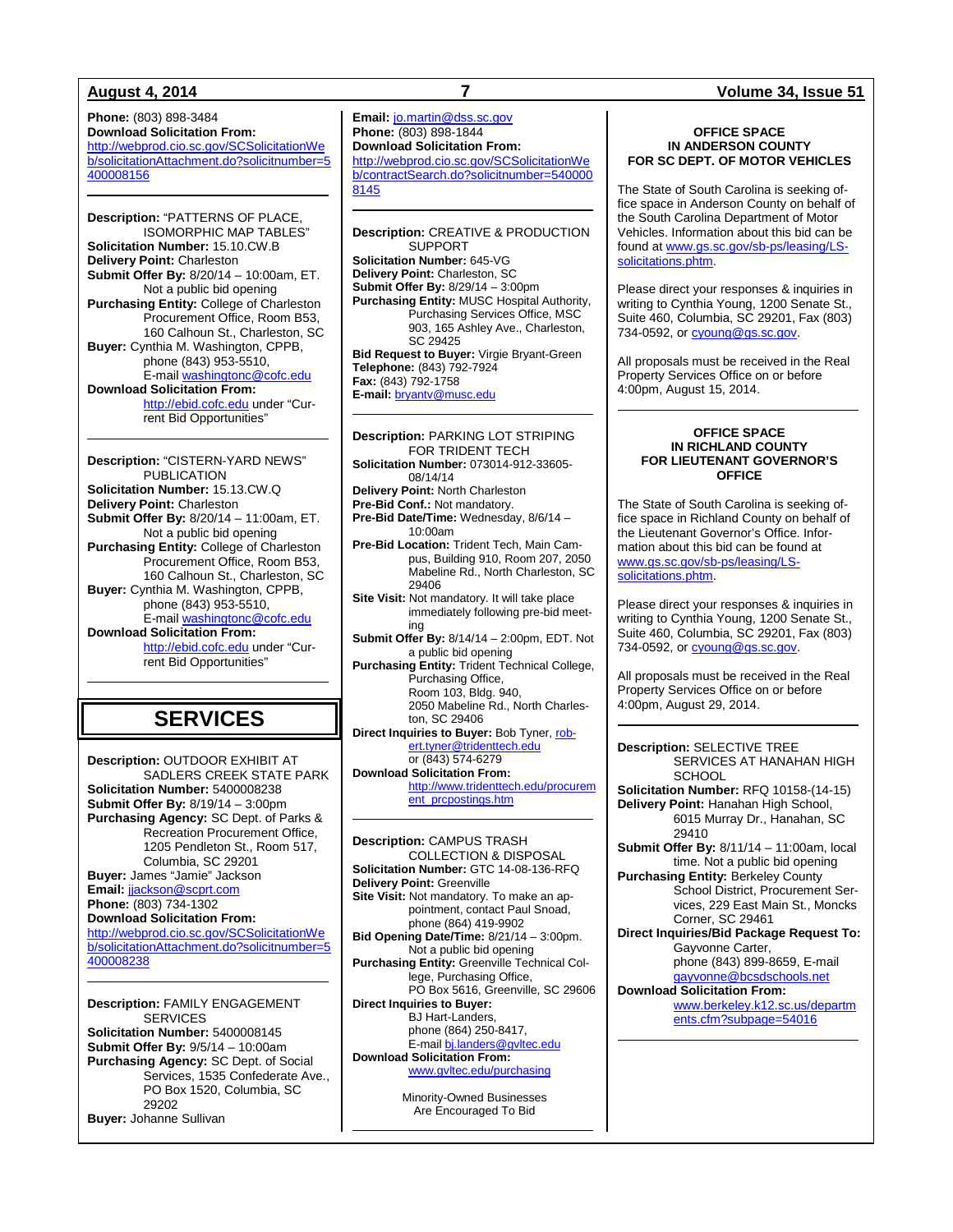**Description:** CITY OF HANAHAN SEEKS BIDS FOR RECREATION & PARKS DEPARTMENT CONCESSION SERVICES **Solicitation Number:** 2014-8-4 **Submit Offer By:** Wednesday, 8/13/14 – 4:00pm. Not a public bid opening **Purchasing Agency:** City of Hanahan, 1255 Yeamans Hall Rd., Hanahan, SC 29410 **Direct Inquiries To:** Randy Moneymaker, Director of Parks & Recreation, phone (843) 266-0723, E-mail **rmoneymak**[er@cityofhanahan.com](mailto:rmoneymaker@cityofhanahan.com) **Buyer:** Michelle D. Lloyd, phone (843) 576-5254, E-mail [mlloyd@cityofhanahan.com](mailto:mlloyd@cityofhanahan.com) **Download Solicitation From:** [www.cityofhanahan.com](http://www.cityofhanahan.com/)

#### REQUEST FOR QUALIFICATIONS

**Description:** ESTABLISHED, PROFESSIONAL PHOTOGRAPHER FOR HANAHAN RECREATION PROGRAMS **Solicitation Number:** 2014-8-3 **Submit Offer By:** Wednesday, 8/13/14 – 2:00pm. Not a public bid opening **Purchasing Agency:** City of Hanahan, 1255 Yeamans Hall Rd., Hanahan, SC 29410 **Direct Inquiries To:** Randy Moneymaker, Director of Parks & Recreation, phone (843) 266-0723, E-mail **rmoneymak**[er@cityofhanahan.com](mailto:rmoneymaker@cityofhanahan.com) **Buyer:** Michelle D. Lloyd, phone (843) 576-5254, E-mail [mlloyd@cityofhanahan.com](mailto:mlloyd@cityofhanahan.com) **Download Solicitation From:** [www.cityofhanahan.com](http://www.cityofhanahan.com/)

#### REQUEST FOR QUALIFICATIONS

**Description:** PROFESSIONAL MANAGEMENT OF ALLIGATOR POPULATION IN GOOSE CREEK RESERVOIR FOR CITY OF HANAHAN **Solicitation Number:** 2014-8-1 **Submit Offer By:** Tuesday, 8/12/14 – 2:00pm. Not a public bid opening **Purchasing Agency:** City of Hanahan, 1255 Yeamans Hall Rd., Hanahan, SC 29410 **Direct Inquiries to Buyer:** Michelle D. Lloyd, phone (843) 576-5254, E-mail [mlloyd@cityofhanahan.com](mailto:mlloyd@cityofhanahan.com) **Download Solicitation From:** [www.cityofhanahan.com](http://www.cityofhanahan.com/)

### **THE COMET ANNOUNCES D.B.E. FORUM**

The COMET invites DBEs to attend a forum for the upcoming Management of Fixed Route & Paratransit Transportation Services Project. The forum will be held on August 14, 2014, from 4:00pm to 6:00pm at 3613 Lucius Rd, Columbia, SC 29201. Potential subcontracting business opportunities will be discussed.

Registration: (803) 255-7133

More information: [www.catchthecomet.org.](http://www.catchthecomet.org/)

#### **JANITORIAL SERVICES FOR CITY OF COLUMBIA**

The City of Columbia is requesting qualifications from qualified vendors for "Professional Janitorial Services."

Information can be viewed using the City of Columbia's Bid Online system at [https://bidonline.columbia.sc.gov.](https://bidonline.columbia.sc.gov/)

RFQ 001-14-15

RFQ Deadline: 8/20/14 at 2:00pm, ET

The deadline for questions &/or additional information is August 14, 2014 by 2:00pm. Questions must be submitted using Bid Online.

#### **BUS STOP & AMENITIES INSTALLATION FOR CENTRAL MIDLANDS TRANSIT**

REQUEST FOR PROPOSALS

Central Midlands Transit (COMET) is requesting proposals from qualified companies for a three year contract to install bus stop signs, shelters, benches & other associated amenities such as bicycle racks, cart corrals, & bollards. The contractor will also be responsible for all legal & procedural actions such as establishing right of way & pulling permits, if required.

The proposal documents are available upon request to Michelle Ransom, Contract & Grant Manager, at [michelle.ransom@catchthecomet.org.](mailto:michelle.ransom@catchthecomet.org)

Proposals are due no later than 12:00pm, on Monday August 25, 2014. There will be a pre-proposal conference on August 12, 2014, at 10:00am.

Disadvantaged Business Enterprises & Small Business Enterprises are encouraged to participate in any & all aspects of this solicitation.

### **August 4, 2014 8 Volume 34, Issue 51**

#### **WASTEWATER TREATMENT PLANT WET WELL CLEANING FOR CITY OF COLUMBIA**

The City of Columbia is requesting bids from qualified vendors for "Wastewater Treatment Plant Annual Bid for Wet Well Cleaning FY 2014-2015." Information can be viewed using the City of Columbia's Bid Online System at [https://bidonline.columbia.sc.gov.](https://bidonline.columbia.sc.gov/)

Bid No: 002-14-15

Bid Deadline: 8/22/14 at 11:00am

The deadline for questions will be August 12, 2014, at 11:00am, ET, & must be submitted using Bid Online.

## **SUPPLIES**

**Description:** AVIATION JET-A WITH ADDITIVE FUEL FOR AERONAUTICS COMMISION **Solicitation Number:** 5400008230 **Submit Offer By:** 8/18/14 – 2:00pm **Purchasing Agency:** SC Budget & Control Board, Internal Operations, 1201 Main St., Ste. 400, Columbia, SC 29201 **Buyer:** Tammy Seel **E-mail:** [tseel@io.sc.gov](mailto:tseel@io.sc.gov) **Phone:** (803) 737-1580

**Download Solicitation From:** [http://webprod.cio.sc.gov/SCSolicitationWe](http://webprod.cio.sc.gov/SCSolicitationWeb/solicitationAttachment.do?solicitnumber=5400008230) [b/solicitationAttachment.do?solicitnumber=5](http://webprod.cio.sc.gov/SCSolicitationWeb/solicitationAttachment.do?solicitnumber=5400008230)

[400008230](http://webprod.cio.sc.gov/SCSolicitationWeb/solicitationAttachment.do?solicitnumber=5400008230)

**Description:** FURNISH & DELIVER MARINE LIMESTONE BASE COURSE (MLBC) TO VARIOUS LOCATIONS IN DORCHESTER **COUNTY** 

**Solicitation Number:** 5400008240 **Submit Offer By:** 8/15/14 – 5:00pm **Purchasing Agency:** SC Dept. of Transportation, Rm. 101, 955 Park St., Columbia, SC 29201 **Buyer:** Sateria P. West

**Email:** [westsp@scdot.org](mailto:westsp@scdot.org)

**Phone:** (803) 737-1488

**Download Solicitation From:** [http://webprod.cio.sc.gov/SCSolicitationWe](http://webprod.cio.sc.gov/SCSolicitationWeb/solicitationAttachment.do?solicitnumber=5400008240) [b/solicitationAttachment.do?solicitnumber=5](http://webprod.cio.sc.gov/SCSolicitationWeb/solicitationAttachment.do?solicitnumber=5400008240) [400008240](http://webprod.cio.sc.gov/SCSolicitationWeb/solicitationAttachment.do?solicitnumber=5400008240)

**Description:** BOATING SHOES **Solicitation Number:** 5400008197 **Submit Offer By:** 8/15/14 – 11:00am **Purchasing Agency:** SC Department of Natural Resources 1000 Assembly Street, Room 242 Columbia, SC 29201 **Buyer:** Deloris Sweeper **Email:** [sweeperd@dnr.sc.gov](mailto:sweeperd@dnr.sc.gov)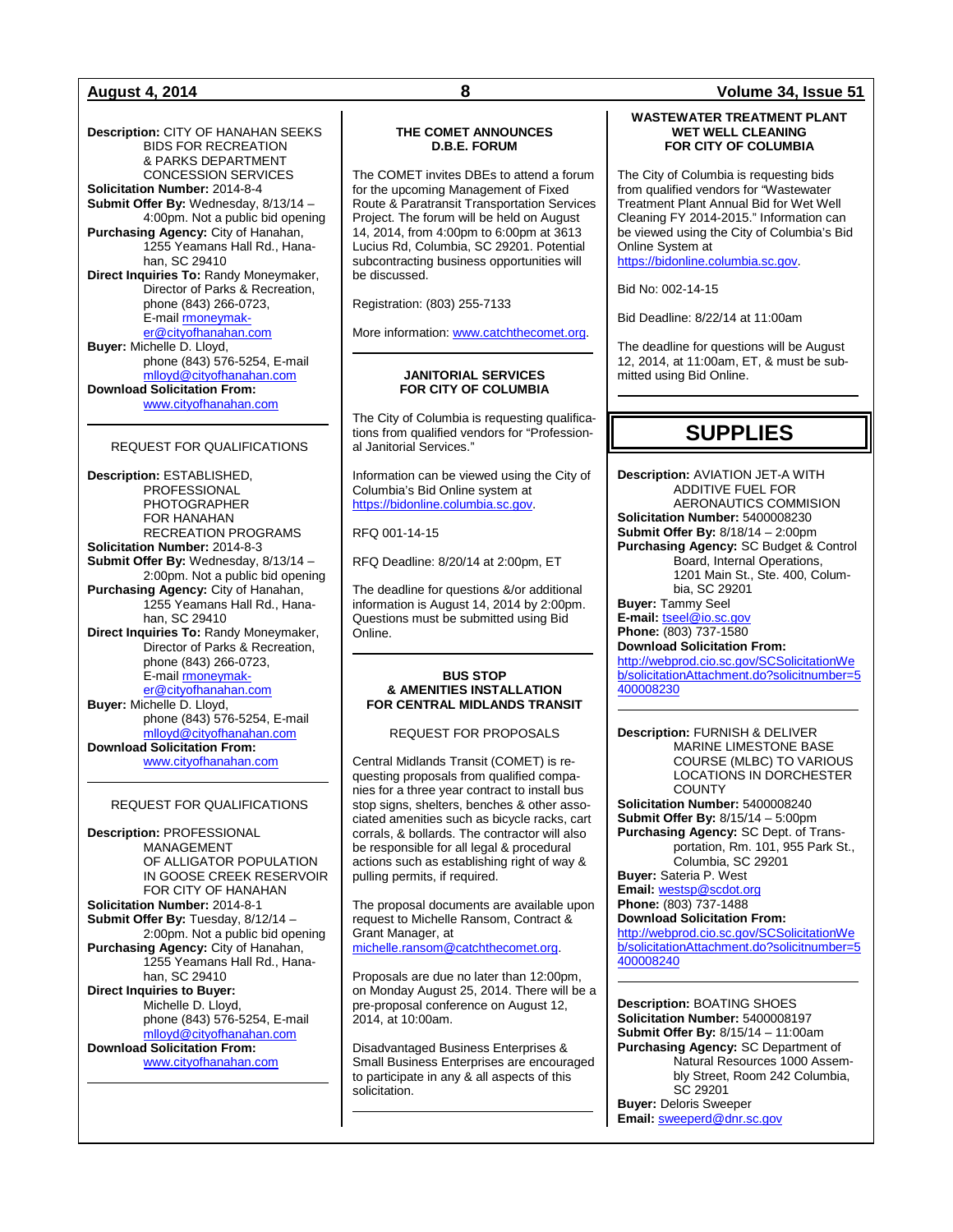### **August 4, 2014 9 Volume 34, Issue 51**

**Phone:** (803) 734-4036 **Download Solicitation From:** [http://webprod.cio.sc.gov/SCSolicitationWe](http://webprod.cio.sc.gov/SCSolicitationWeb/solicitationAttachment.do?solicitnumber=5400008197) [b/solicitationAttachment.do?solicitnumber=5](http://webprod.cio.sc.gov/SCSolicitationWeb/solicitationAttachment.do?solicitnumber=5400008197) [400008197](http://webprod.cio.sc.gov/SCSolicitationWeb/solicitationAttachment.do?solicitnumber=5400008197)

**Description:** LIGHTING FOR BELLAMY THEATER **Solicitation Number:** 52662680 **Delivery Point:** Clemson, SC **Submit Offer By:** 8/13/14 – 11:00am, ET. Not a public bid opening **Purchasing Entity:** Clemson University, Procurement Services, Administrative Services Building, 108 Silas N. Pearman Blvd., Clemson, SC 29634 **Buyer:** Allison Patton, (864) 656-3677 o[r apatton@clemson.edu](mailto:apatton@clemson.edu)

**Download Solicitation From:** [www.clemson.edu/cfo/procureme](http://www.clemson.edu/cfo/procurement/vendors) [nt/vendors](http://www.clemson.edu/cfo/procurement/vendors)

#### **RECYCLING CONTAINERS FOR CHEROKEE COUNTY RECYCLING DEPARTMENT**

REQUEST FOR PROPOSAL 2014-40

Proposals will be accepted until Monday, August 18, 2014, at 2:00pm, at the Finance Department in the Cherokee County Office Building, 110 Railroad Ave, 2nd Floor, Gaffney, SC 29340.

The County plans to purchase recycling containers for the Recycling Department located at Overbrook Dr. Gaffney, SC.

Proposal documents may be obtained from Delisa Coggins at the County Administration Building, by facsimile request to (864) 487- 2796 or by email request to [delisa.coggins@cherokeecountysc.com.](mailto:delisa.coggins@cherokeecountysc.com)

Proposals shall be submitted on the form furnished & shall be submitted in a sealed envelope identifying the company name, the RFP title, the RFP number, & the RFP due date on the face of the envelope.

## **FOR SALE**

**Description:** THE SCHOOL DISTRICT OF PICKENS COUNTY IS ACCEPTING SEALED BIDS FOR USED CISCO ACCESS POINTS & CONTROLLERS. **Solicitation Number:** 14-29-8-14 **Deadline for Questions:** Wednesday, August 6, 2014, at 2:00pm, ET **Due Date/Time:** Thursday, August, 14, 2014 at 10:00am, ET **Submit To:** School District of Pickens County, Attn: Kate Wilson, Coor-

dinator of Procurement, 1348 Griffin Mill Rd., Easley, SC 29640 **Proposal Requests:**

[www.pickens.k12.sc.us](http://www.pickens.k12.sc.us/)

**Inquiries:** [katewilson@pickens.k12.sc.us](mailto:katewilson@pickens.k12.sc.us)

### **S.C. SURPLUS PROPERTY**

Public Auction Number: 140806

A public auction will be held at 9:00am, on Wednesday, August 6, 2014.

Property in lots, including vehicles, will be auctioned. Other lots may be added or withdrawn.

Location: SC Surplus Property, 1441 Boston Ave., W Columbia, SC

Contact: Customer Service, (803) 896-6880

Inspection: Tuesday, August 5, 2014, from 9:00am to 3:30pm & Wednesday, August 6, 2014, from 8:00am to 8:45am

## **COOPERATIVE PURCHASING NOTICES**

**Description:** PHARMACEUTICALS, OVER-THE-COUNTER (OTC) PRODUCTS, VACCINES, MEDICAL SUPPLIES, DENTAL SUPPLIES, NUTRITIONALS, CONTAINERS & VIALS, RETURNED GOODS PROCESSING, DRUG TESTING, PRIME VENDOR / DISTRIBUTOR, & INVOICE AUDITING SERVICES – STATEWIDE TERM CONTRACTS – STATE OF SOUTH CAROLINA

The State of South Carolina currently participates with more than 40 other states & various political subdivisions in a cooperative purchasing agreement with the Minnesota Multi-State Contracting Alliance for Pharmaceuticals (MMCAP).

The Alliance issues solicitations for the goods & services referenced above at various times throughout the year Interested SC vendors may obtain a copy of MMCAP solicitations from the MMCAP website, [www.mmcap.org.](http://www.mmcap.org/) From the home page, click on "Vendors & RFPs," then click on "Open RFPs" (link is in the left margin). Click on the applicable RFP link.

As a MMCAP member State, the State of South Carolina is a party of interest in all MMCAP solicitations & currently participates in several of the resulting contracts. The State may elect to participate in additional MMCAP contracts or discontinue

participation in select contracts at any time based on the State's best interest.

South Carolina vendors may send their questions or comments regarding this matter to Allen Register, Procurement Manager, [aregister@mmo.sc.gov.](mailto:aregister@mmo.sc.gov)

## **NOTICES**

#### **D.B.E. GOAL ANNOUNCED FOR SPARTANBURG DOWNTOWN MEMORIAL AIRPORT**

Spartanburg Downtown Memorial Airport, operated by the City of Spartanburg, hereby publishes a proposed contract goal for its Disadvantaged Business Enterprise (DBE) Program for FY 2014, & a proposed overall DBE goal for FY 2015-FY 2017. The proposed contract DBE goal is 9.5% for all FAA-AIP funded projects in FY 2014, & 10.6% for all FAA-AIP funded projects in FY 2015-FY 2017. The methodology used in developing this goal is available for inspection during normal business hours, until August 31, 2014, at the City of Spartanburg, Community Services Department, Ms. Carmen Mays, MPA Minority Business Development Coordinator, 145 West Broad St., Spartanburg SC 29306. The City will receive & consider public comments on the proposed goal until September 15, 2014. Comments may be submitted to Ms. Mays at the above address.

For additional information & questions, please contact Ms. Carmen Mays, MPA Minority Business Development Coordinator, Community Services Department, at (864) 596-3449 during normal business hours.

#### **SOUTH CAROLINA ASSOCIATION OF GOVERNMENTAL PURCHASING OFFICIALS (SCAGPO)**

### **PROFESSIONAL DEVELOPMENT FORUM & TRADE SHOW**

NOVEMBER 5-7, 2014 MARRIOTT RESORT & SPA AT THE GRAND DUNES MYRTLE BEACH, SC

A new & exciting change for this year's Forum is that vendors will be allowed to choose their own booth upon payment! Early registration is until September 19, 2014 & will be discounted by \$100.00. Please register early.

For more information, pleas[e Click Here.](http://scagpo.org/meetinginfo.php?id=14&ts=1403813275)